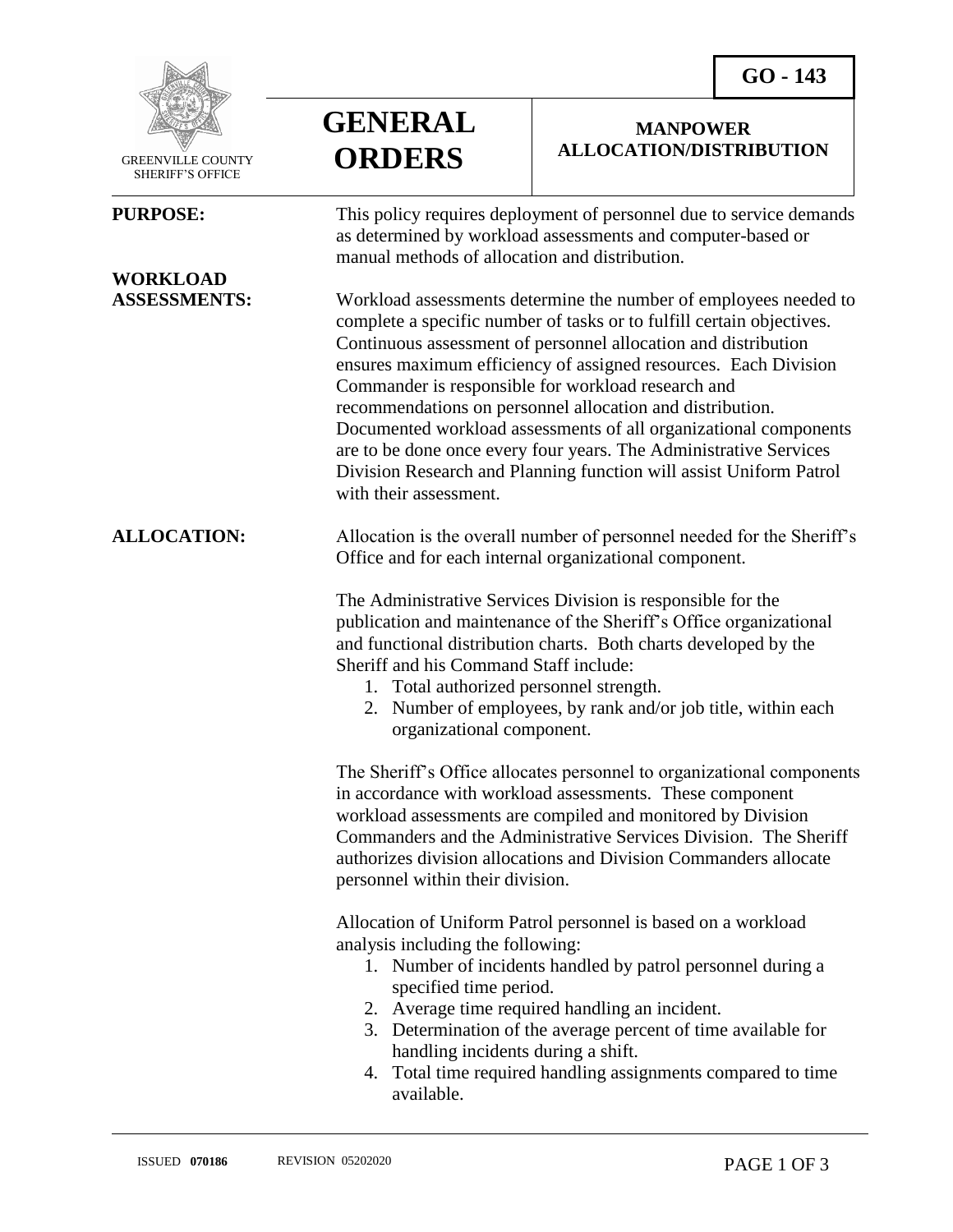j

This analysis is performed by the Administrative Services Division. Source documents include, but are not limited to Computer Aided Dispatch (CAD) reports, payroll, and incident reports.

Once every four years, the Administrative Services Division calculates the assignment/availability factor for patrol personnel. The assignment/availability factor is the potential workdays available for each position compared to the actual workdays available.

Once every four years, each division and its organizational components are reassessed to ensure staffing is in accordance with workload demands.

## **DISTRIBUTION:** Distribution is the assignment of personnel within each organizational component according to function and spatial or temporal demands.

Division Commanders monitor individual workloads within the components of each division to ensure workload assignments are equally distributed.

Once every four years, the Sheriff's Office is to assess the distribution of all personnel. Assessment of patrol distribution is performed on a quarterly basis. District configurations, shift demands, and calls for service are examined in the assessment.

The unincorporated territory of Greenville County is divided into beat areas. All calls for service and incident reports are coded according to beat area to facilitate crime analysis and workload assessments. Beat areas are developed along lines of natural boundaries and major roadways. Population, calls for service, and square mileage determine district size.

Monthly, calls for service are tabulated by beat areas to facilitate monitoring of patrol personnel distribution. Patrol personnel are distributed as equally as possible throughout individual beat areas based on calls for service. Proportional distribution of patrol personnel is accomplished through monthly review of calls for service by hour, day, and beat.

It is the responsibility of the Uniform Patrol Commander and his supervisors to monitor patrol assignments and make adjustments as needed. An ideal proportion of deputies to calls for service is developed and updated by the Administrative Services Division. This ratio is followed as closely as possible when distributing patrol personnel.